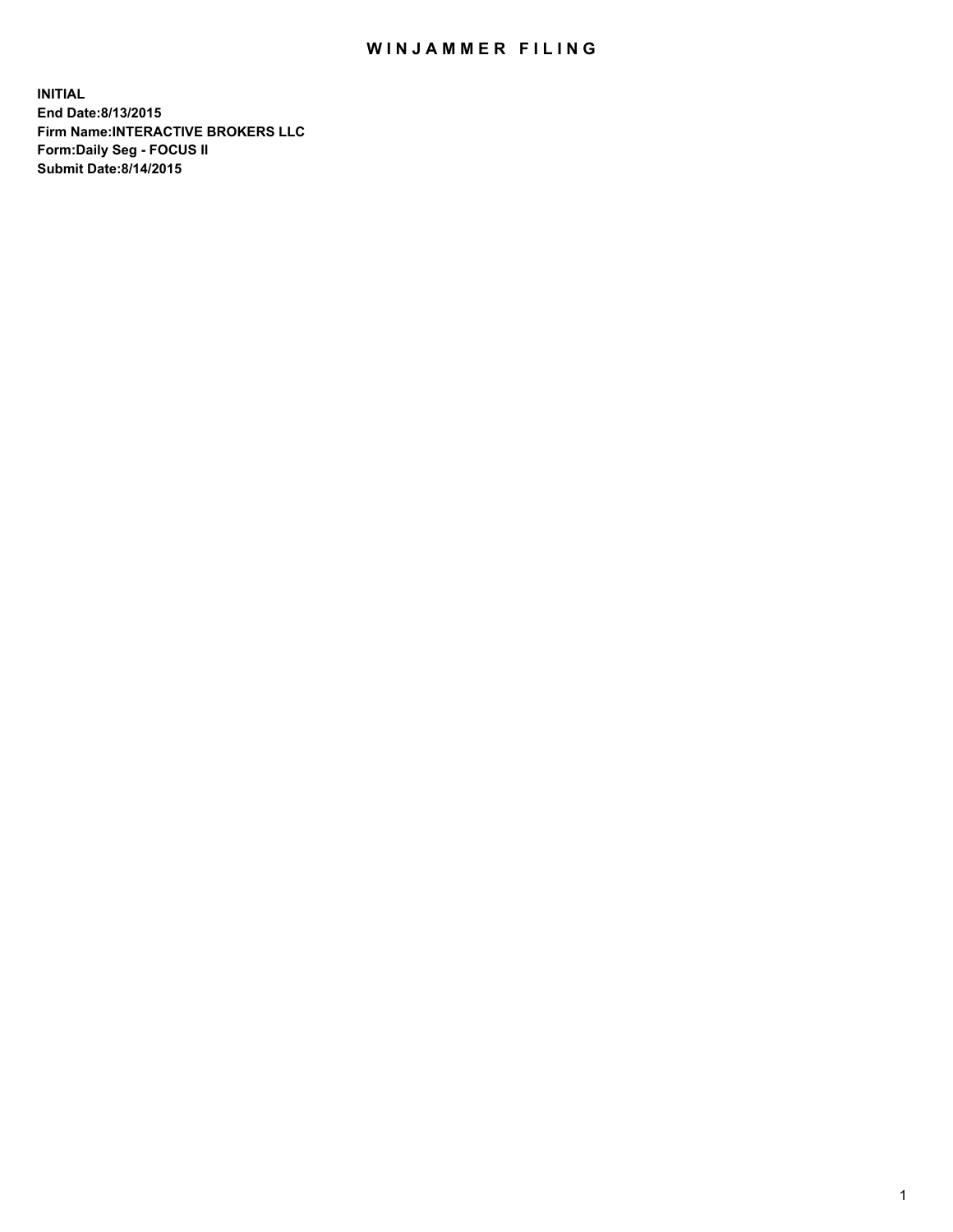## **INITIAL End Date:8/13/2015 Firm Name:INTERACTIVE BROKERS LLC Form:Daily Seg - FOCUS II Submit Date:8/14/2015 Daily Segregation - Cover Page**

| Name of Company<br><b>Contact Name</b><br><b>Contact Phone Number</b><br><b>Contact Email Address</b>                                                                                                                                                                                                                          | <b>INTERACTIVE BROKERS LLC</b><br><b>Michael Ellman</b><br>203-422-8926<br>mellman@interactivebrokers.co<br>$m$ |
|--------------------------------------------------------------------------------------------------------------------------------------------------------------------------------------------------------------------------------------------------------------------------------------------------------------------------------|-----------------------------------------------------------------------------------------------------------------|
| FCM's Customer Segregated Funds Residual Interest Target (choose one):<br>a. Minimum dollar amount: ; or<br>b. Minimum percentage of customer segregated funds required:% ; or<br>c. Dollar amount range between: and; or<br>d. Percentage range of customer segregated funds required between: % and %.                       | $\overline{\mathbf{0}}$<br>0<br>155,000,000 245,000,000<br>00                                                   |
| FCM's Customer Secured Amount Funds Residual Interest Target (choose one):<br>a. Minimum dollar amount: ; or<br>b. Minimum percentage of customer secured funds required:%; or<br>c. Dollar amount range between: and; or<br>d. Percentage range of customer secured funds required between: % and %.                          | $\overline{\mathbf{0}}$<br>0<br>80,000,000 120,000,000<br>0 <sub>0</sub>                                        |
| FCM's Cleared Swaps Customer Collateral Residual Interest Target (choose one):<br>a. Minimum dollar amount: ; or<br>b. Minimum percentage of cleared swaps customer collateral required:% ; or<br>c. Dollar amount range between: and; or<br>d. Percentage range of cleared swaps customer collateral required between:% and%. | $\overline{\mathbf{0}}$<br>$\underline{\mathbf{0}}$<br>0 <sub>0</sub><br>0 <sub>0</sub>                         |

Attach supporting documents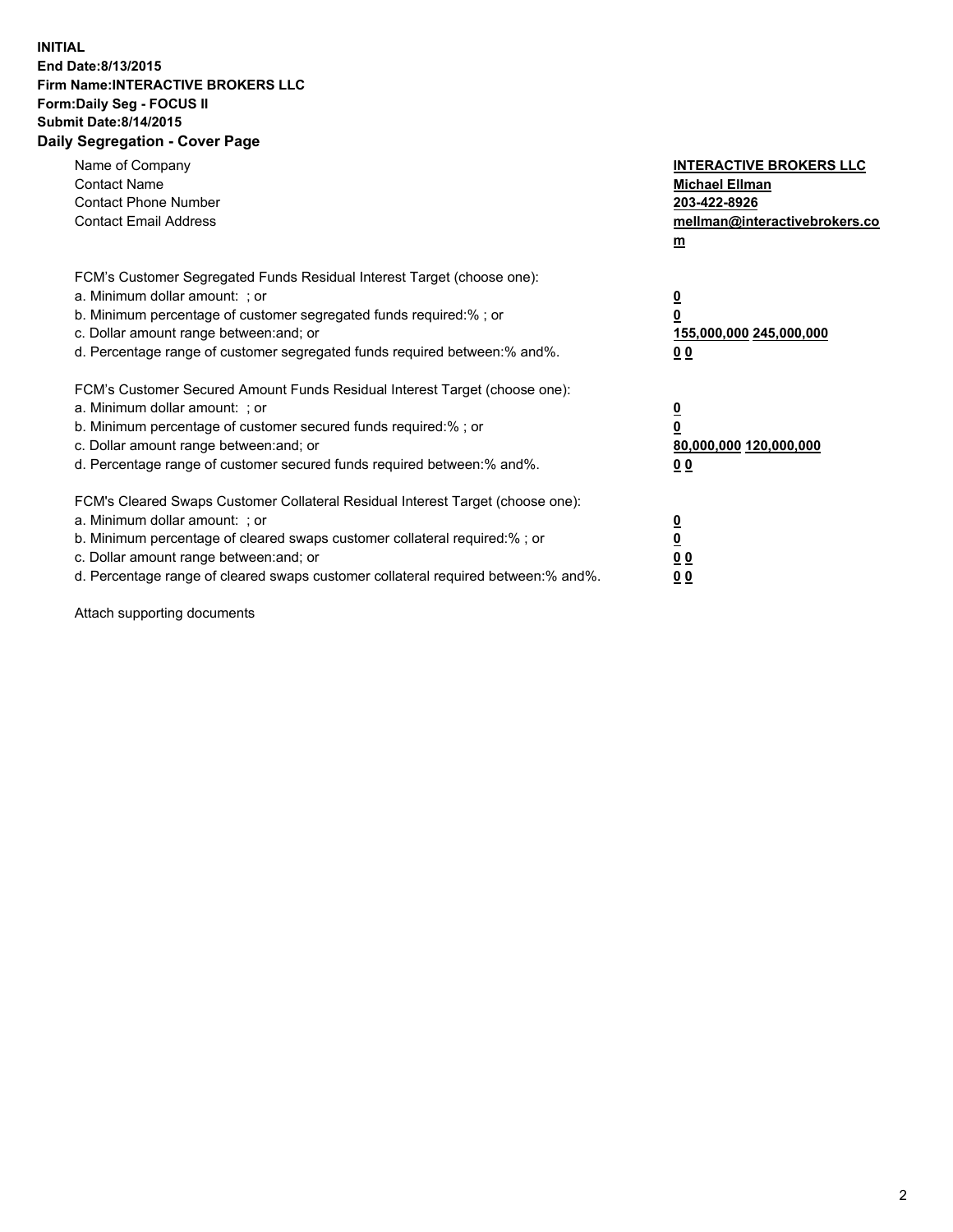## **INITIAL End Date:8/13/2015 Firm Name:INTERACTIVE BROKERS LLC Form:Daily Seg - FOCUS II Submit Date:8/14/2015 Daily Segregation - Secured Amounts**

|     | Daily Segregation - Secured Amounts                                                         |                                                   |
|-----|---------------------------------------------------------------------------------------------|---------------------------------------------------|
|     | Foreign Futures and Foreign Options Secured Amounts                                         |                                                   |
|     | Amount required to be set aside pursuant to law, rule or regulation of a foreign            | $0$ [7305]                                        |
|     | government or a rule of a self-regulatory organization authorized thereunder                |                                                   |
| 1.  | Net ledger balance - Foreign Futures and Foreign Option Trading - All Customers             |                                                   |
|     | A. Cash                                                                                     | 443,433,977 [7315]                                |
|     | B. Securities (at market)                                                                   | $0$ [7317]                                        |
| 2.  | Net unrealized profit (loss) in open futures contracts traded on a foreign board of trade   | -13,870,687 [7325]                                |
| 3.  | Exchange traded options                                                                     |                                                   |
|     | a. Market value of open option contracts purchased on a foreign board of trade              | 33,381 [7335]                                     |
|     | b. Market value of open contracts granted (sold) on a foreign board of trade                | $-56,202$ [7337]                                  |
| 4.  | Net equity (deficit) (add lines 1.2. and 3.)                                                | 429,540,469 [7345]                                |
| 5.  | Account liquidating to a deficit and account with a debit balances - gross amount           | 72,940 [7351]                                     |
|     | Less: amount offset by customer owned securities                                            | 0 [7352] 72,940 [7354]                            |
| 6.  | Amount required to be set aside as the secured amount - Net Liquidating Equity              | 429,613,409 [7355]                                |
|     | Method (add lines 4 and 5)                                                                  |                                                   |
| 7.  | Greater of amount required to be set aside pursuant to foreign jurisdiction (above) or line | 429,613,409 [7360]                                |
|     | 6.                                                                                          |                                                   |
|     | FUNDS DEPOSITED IN SEPARATE REGULATION 30.7 ACCOUNTS                                        |                                                   |
| 1.  | Cash in banks                                                                               |                                                   |
|     | A. Banks located in the United States                                                       | 68 [7500]                                         |
|     | B. Other banks qualified under Regulation 30.7                                              | 0 [7520] 68 [7530]                                |
| 2.  | Securities                                                                                  |                                                   |
|     | A. In safekeeping with banks located in the United States                                   |                                                   |
|     |                                                                                             | 416,327,606 [7540]<br>0 [7560] 416,327,606 [7570] |
| 3.  | B. In safekeeping with other banks qualified under Regulation 30.7                          |                                                   |
|     | Equities with registered futures commission merchants<br>A. Cash                            |                                                   |
|     | <b>B.</b> Securities                                                                        | $0$ [7580]                                        |
|     |                                                                                             | $0$ [7590]                                        |
|     | C. Unrealized gain (loss) on open futures contracts                                         | $0$ [7600]                                        |
|     | D. Value of long option contracts                                                           | $0$ [7610]                                        |
|     | E. Value of short option contracts                                                          | 0 [7615] 0 [7620]                                 |
| 4.  | Amounts held by clearing organizations of foreign boards of trade                           |                                                   |
|     | A. Cash                                                                                     | $0$ [7640]                                        |
|     | <b>B.</b> Securities                                                                        | $0$ [7650]                                        |
|     | C. Amount due to (from) clearing organization - daily variation                             | $0$ [7660]                                        |
|     | D. Value of long option contracts                                                           | $0$ [7670]                                        |
|     | E. Value of short option contracts                                                          | 0 [7675] 0 [7680]                                 |
| 5.  | Amounts held by members of foreign boards of trade                                          |                                                   |
|     | A. Cash                                                                                     | 154,430,586 [7700]                                |
|     | <b>B.</b> Securities                                                                        | $0$ [7710]                                        |
|     | C. Unrealized gain (loss) on open futures contracts                                         | -1,122,189 [7720]                                 |
|     | D. Value of long option contracts                                                           | 33,388 [7730]                                     |
|     | E. Value of short option contracts                                                          | <u>-56,201</u> [7735] 153,285,584 [7740]          |
| 6.  | Amounts with other depositories designated by a foreign board of trade                      | 0 [7760]                                          |
| 7.  | Segregated funds on hand                                                                    | $0$ [7765]                                        |
| 8.  | Total funds in separate section 30.7 accounts                                               | 569,613,258 [7770]                                |
| 9.  | Excess (deficiency) Set Aside for Secured Amount (subtract line 7 Secured Statement         | 139,999,849 [7380]                                |
|     | Page 1 from Line 8)                                                                         |                                                   |
| 10. | Management Target Amount for Excess funds in separate section 30.7 accounts                 | 80,000,000 [7780]                                 |
| 11. | Excess (deficiency) funds in separate 30.7 accounts over (under) Management Target          | 59,999,849 [7785]                                 |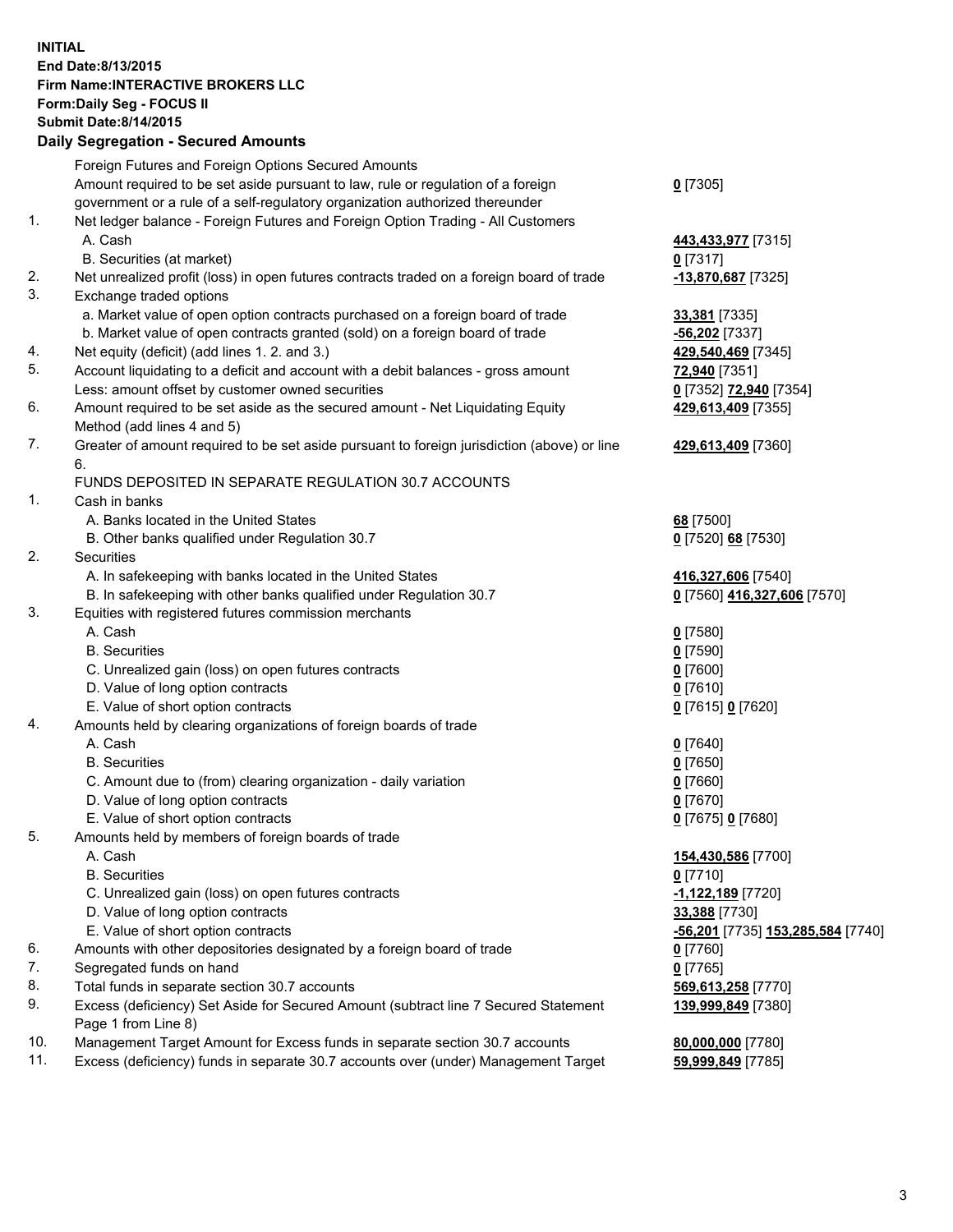**INITIAL End Date:8/13/2015 Firm Name:INTERACTIVE BROKERS LLC Form:Daily Seg - FOCUS II Submit Date:8/14/2015 Daily Segregation - Segregation Statement** SEGREGATION REQUIREMENTS(Section 4d(2) of the CEAct) 1. Net ledger balance A. Cash **2,631,648,591** [7010] B. Securities (at market) **0** [7020] 2. Net unrealized profit (loss) in open futures contracts traded on a contract market **-7,660,114** [7030] 3. Exchange traded options A. Add market value of open option contracts purchased on a contract market **103,502,219** [7032] B. Deduct market value of open option contracts granted (sold) on a contract market **-172,926,528** [7033] 4. Net equity (deficit) (add lines 1, 2 and 3) **2,554,564,168** [7040] 5. Accounts liquidating to a deficit and accounts with debit balances - gross amount **428,781** [7045] Less: amount offset by customer securities **0** [7047] **428,781** [7050] 6. Amount required to be segregated (add lines 4 and 5) **2,554,992,949** [7060] FUNDS IN SEGREGATED ACCOUNTS 7. Deposited in segregated funds bank accounts A. Cash **390,215,643** [7070] B. Securities representing investments of customers' funds (at market) **1,323,772,967** [7080] C. Securities held for particular customers or option customers in lieu of cash (at market) **0** [7090] 8. Margins on deposit with derivatives clearing organizations of contract markets A. Cash **16,617,906** [7100] B. Securities representing investments of customers' funds (at market) **1,099,315,682** [7110] C. Securities held for particular customers or option customers in lieu of cash (at market) **0** [7120] 9. Net settlement from (to) derivatives clearing organizations of contract markets **5,514,369** [7130] 10. Exchange traded options A. Value of open long option contracts **103,505,867** [7132] B. Value of open short option contracts **-172,930,193** [7133] 11. Net equities with other FCMs A. Net liquidating equity **0** [7140] B. Securities representing investments of customers' funds (at market) **0** [7160] C. Securities held for particular customers or option customers in lieu of cash (at market) **0** [7170] 12. Segregated funds on hand **0** [7150] 13. Total amount in segregation (add lines 7 through 12) **2,766,012,241** [7180] 14. Excess (deficiency) funds in segregation (subtract line 6 from line 13) **211,019,292** [7190] 15. Management Target Amount for Excess funds in segregation **155,000,000** [7194]

16. Excess (deficiency) funds in segregation over (under) Management Target Amount Excess

**56,019,292** [7198]